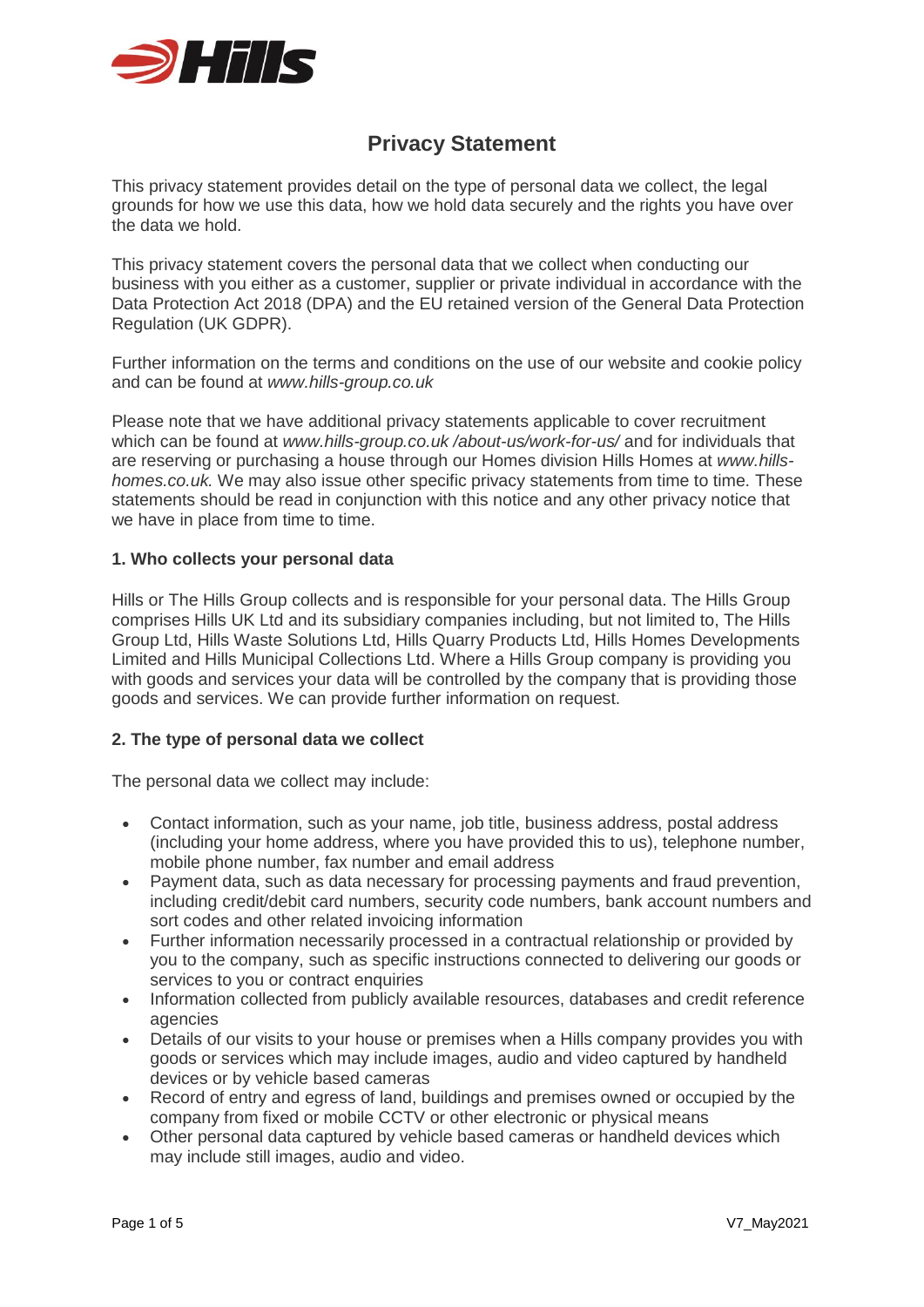

# **3. How we collect personal data**

We may collect personal data about you in a number of circumstances, including:

- When you or the business you represent enters into an agreement with us to provide goods or services
- When you or the business you represent make an enquiry, contact us via our website, social media post or by telephone
- When you attend a trade show or event where we are present or visit a Hills company site or office
- When we attend a site or premises to deliver goods or provide services
- When we or the vehicles we operate are in close proximity to you
- When you or the business you represent offer to provide or provide goods or services to Hills.

Where we have a legitimate business reason, we may collect personal data about you or the business you represent from a third party, such as a credit reporting agency, government agencies, your business, other organisations with whom you or the business you represent have dealings or from publicly available records. Where required we will obtain your consent to obtain this personal data.

# **4. How your personal data may be used**

We may use your personal data to:

- Provide you or the business you represent with goods and services we are contracted to provide
- Managing and administering our supplier and customer business relationship with the company, including processing payments, accounting, auditing, invoice and debt collection, support services
- Meeting our legal obligations (such as accounting records), compliance screening of suppliers or recording obligations (e.g. for financial and credit check and fraud and crime prevention and detection purposes), which may include checks of your contact data or other information you provide
- To analyse our performance and improve our services
- To protect the security of our sites and offices and the assets at these locations, vehicles and equipment, IT and communication systems, online platforms, websites and other systems, preventing and detecting security threats, fraud or other criminal or malicious activities
- For insurance purposes including dealing with claims made against or by Hills and pass relevant personal data to our insurers, insurance claims handlers, loss adjusters or legal advisers
- For monitoring and assessing compliance with our policies and standards
- To confirm the identity of persons attending our sites or offices acting on behalf of our customers or suppliers or persons representing our appointed contractors
- To comply with our legal and regulatory obligations
- To exercise and/or defend our legal rights
- To investigate and respond to complaints; and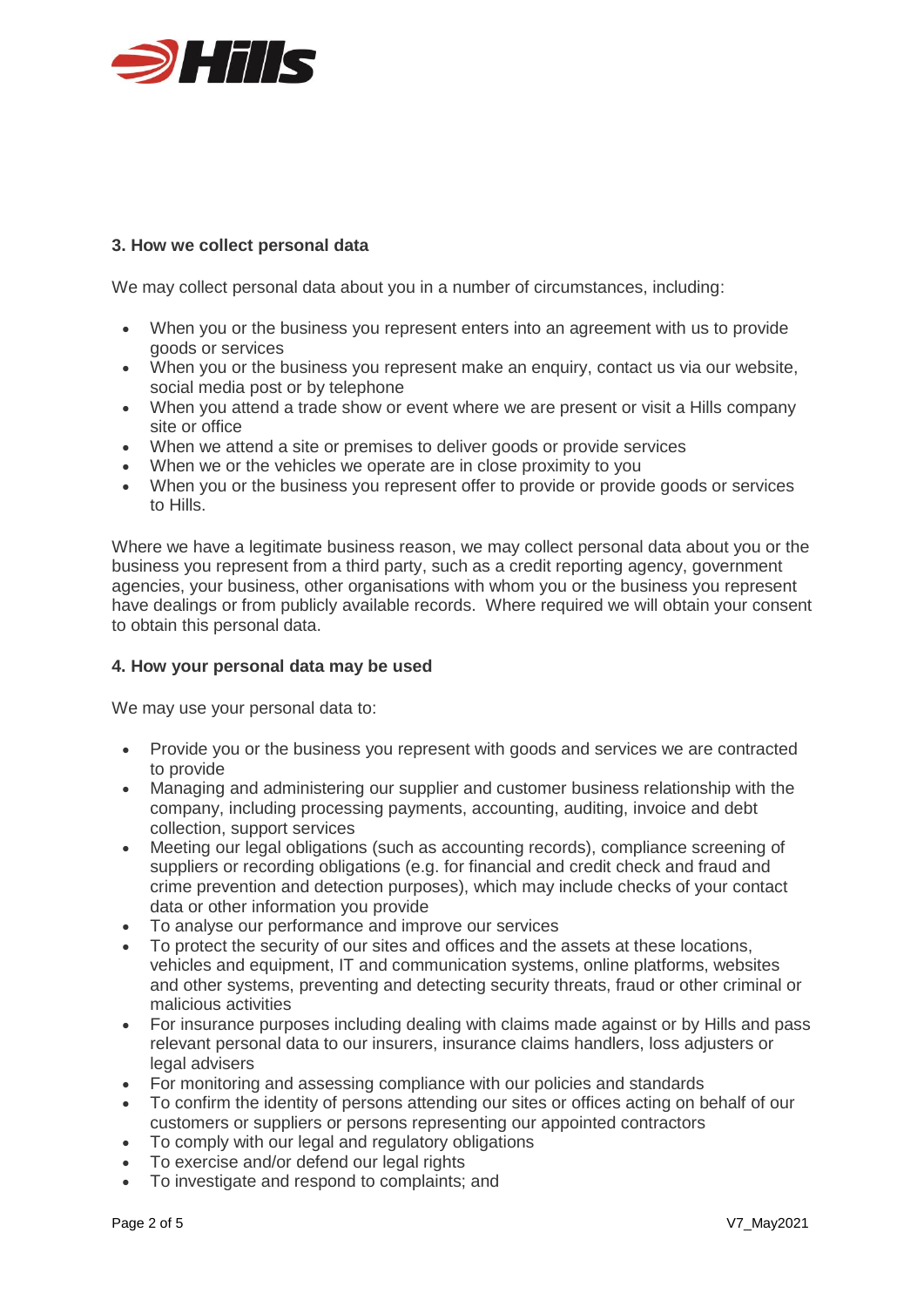

• For any purpose that is reasonably connected to any of the above or any other purpose for which you provided us with your personal data.

With regard to marketing-related communication, we operate in accordance with the principles of the Privacy and Electronic Communication Regulations. Where you are a private individual and you contact us by email or via our website we will only provide you with information you have requested or that you have opted in to receive.

In all electronic marketing communications we will provide the opportunity to opt out of receiving further marketing-related communication from us.

## **5. What is the legal basis that permits us to use your personal data?**

We process personal data on one or more of the following legal grounds:

- For the performance of a contract with you or the business you represent, or to take steps to enter into a contract
- For compliance with a legal obligation (e.g. to comply with health and safety regulations, meet our legal reporting obligations)
- For the purposes of our legitimate interests (e.g. to enforce a contract, measure our performance, protect our business assets, to prevent fraud, to meet our contractual requirements) or those of a third party, but only if these legitimate interests are not overridden by your interests, rights or freedoms
- To protect our legal position in the event of legal proceedings.

Certain processing may be based on your consent where you have expressly given that to us.

#### **6. Personal data you provide us**

Any personal data we request or supplied to us by you is used as detailed in this statement. If you do not provide certain information to us we may not be able to do business or deal with your request or query, for example where personal data is required to provide you with goods or services, you need to demonstrate your competency in a specialist area to act on our behalf, or to process your requests or deal with queries or complaints connected with our activities and advise you accordingly.

#### **7. How we may share your personal data?**

We may share your personal data:

- With other Hills Group companies where required for the purpose of providing goods and services and for administrative, invoicing and other business purposes (such as ensuring health and safety of visitors to our sites).
- With company appointed contractors or suppliers to meet our contractual obligations to you, for instance goods or service delivery details, or pursuant to our legitimate interests to provide services to us. In these circumstances they will only have access to the personal data required to meet this obligation on our behalf and may not use it other than for the purpose we have supplied it to them and in accordance with this Privacy Statement.
- If we are legally obliged to do so (e.g. when we are required by applicable law or to report to relevant regulatory authorities)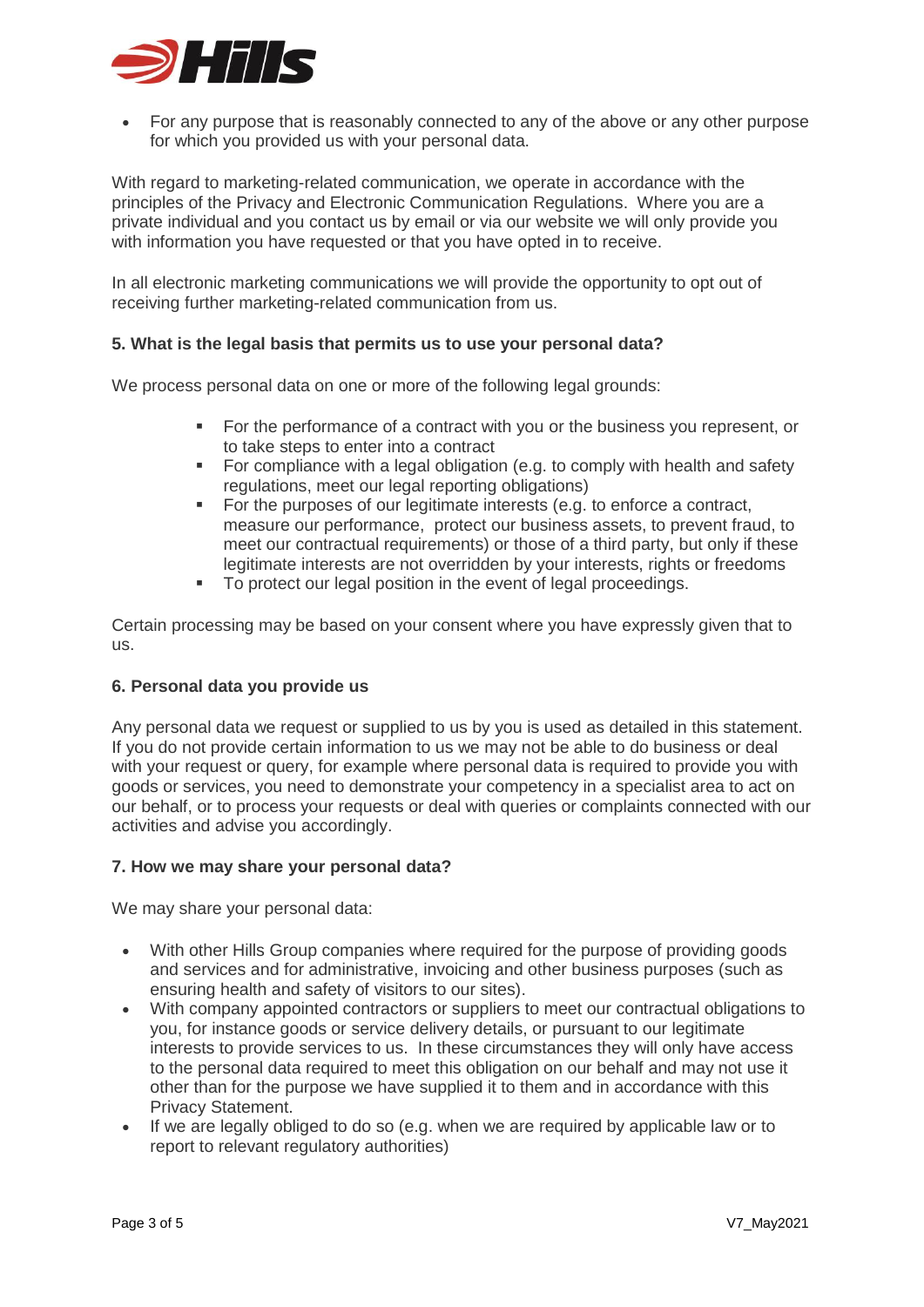

- The business has an overriding legitimate business reason (e.g. with our legal advisers, insurance companies or as required to investigate actual or suspected fraudulent or criminal activities)
- To our customer, where you are making a complaint or compliment about a service we provide on behalf of that customer.

Otherwise, we will only disclose your personal data when you direct us or give us permission.

## **8. Personal data you provide to us about other people and updating personal data**

If you provide us with personal data about individuals such as directors, employees, or business references you must ensure that you are permitted to disclose that personal data to us and have advised the individuals accordingly and place no obligation on us to take action to confirm that we may hold, use and disclose that personal data as described in this Privacy Statement. If you are a Hills approved supplier or supplier wishing to become approved, please see our Responsible Purchasing Policy for more information on the type of information.

If any of the personal data that you have provided to us changes, for example if you change your email address or you become aware we have any inaccurate personal data about you, please contact us through your normal contact channels within Hills or see 11 below.

We will not be responsible for any losses arising from any inaccurate, inauthentic, deficient or incomplete personal data that you provide to us.

## **9. Security of storing personal data**

We know how important it is to protect and manage your personal data.

We use computer safeguards such as firewalls and data encryption, and we enforce physical access controls to our office areas and files to keep this data safe. We only authorise access to employees who need it to carry out their job responsibilities.

Our procedures mean that we may request proof of identity before we share your personal information with you.

In the unlikely event that we do suffer a security breach which compromises our protection of your personal information and we need to let you know about it, we will do so by email if we believe that you are or may be affected and/or by notice on our website in the event if appropriate.

In limited and necessary circumstances, your information may be transferred outside of the EEA. If this is required we will ensure adequate safeguards are in place to ensure the security of your data in accordance with the DPA and UK GDPR. When doing so we will comply with applicable data protection requirements and take appropriate safeguards to ensure the security and integrity of your personal data.

#### **10. How long do we keep your personal data?**

We will only retain your personal data for as long as necessary to fulfil the purposes we collected it for, including for the purposes of satisfying any legal, or reporting requirements.